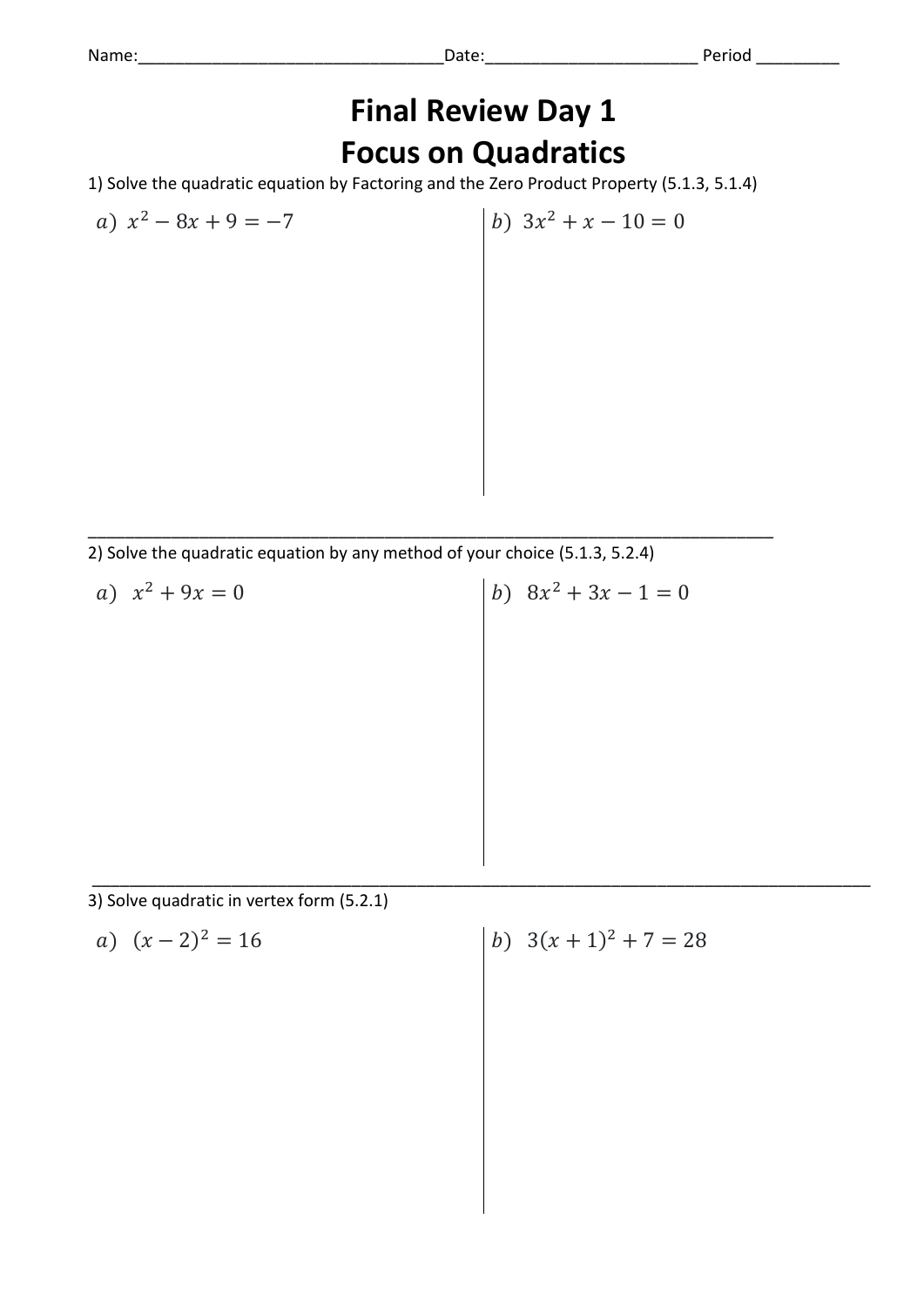4) Write the equation of this quadratic function (Remember to trust but verify) (5.1.4)

|  |  |  |  |  |  |  |  | $\vert \ \ y \ \vert \ \ 0 \ \ \vert \ -3 \ \ \vert \ -4 \ \ \vert \ -3 \ \ \hline \ \ 0 \ \ \vert \ \ 5 \ \ \vert \ \ 12 \ \ \vert \ \ 21 \ \ \vert \ \ 32 \ \ \vert$ |
|--|--|--|--|--|--|--|--|------------------------------------------------------------------------------------------------------------------------------------------------------------------------|

Equation: \_\_\_\_\_\_\_\_\_\_\_\_\_\_\_\_\_\_\_\_\_\_\_\_\_\_\_\_\_\_\_\_\_\_\_\_\_

b)

| $\sim$                                    |  |  |  |  |                                                 |  |  |
|-------------------------------------------|--|--|--|--|-------------------------------------------------|--|--|
| x   -4   -3   -2   -1   0   1   2   3   4 |  |  |  |  |                                                 |  |  |
|                                           |  |  |  |  | v   -72   -45   -24   -9   0   3   0   -9   -24 |  |  |

Equation: \_\_\_\_\_\_\_\_\_\_\_\_\_\_\_\_\_\_\_\_\_\_\_\_\_\_\_\_\_\_\_\_\_\_\_\_\_

5) Sketch a graph of a parabola that has: (5.1.5)

| a) Two solutions (zeros) and<br>opens downward | b) One Solution (zero) and<br>opens upward | c) Two solutions (zeros) at $(3, 0)$<br>and (-5, 0) and with a vertex at<br>$(-1, -6)$ |
|------------------------------------------------|--------------------------------------------|----------------------------------------------------------------------------------------|
|                                                |                                            |                                                                                        |
|                                                |                                            |                                                                                        |

\_\_\_\_\_\_\_\_\_\_\_\_\_\_\_\_\_\_\_\_\_\_\_\_\_\_\_\_\_\_\_\_\_\_\_\_\_\_\_\_\_\_\_\_\_\_\_\_\_\_\_\_\_\_\_\_\_\_\_\_\_\_\_\_\_\_\_\_\_\_\_\_\_\_\_\_\_\_\_\_\_\_\_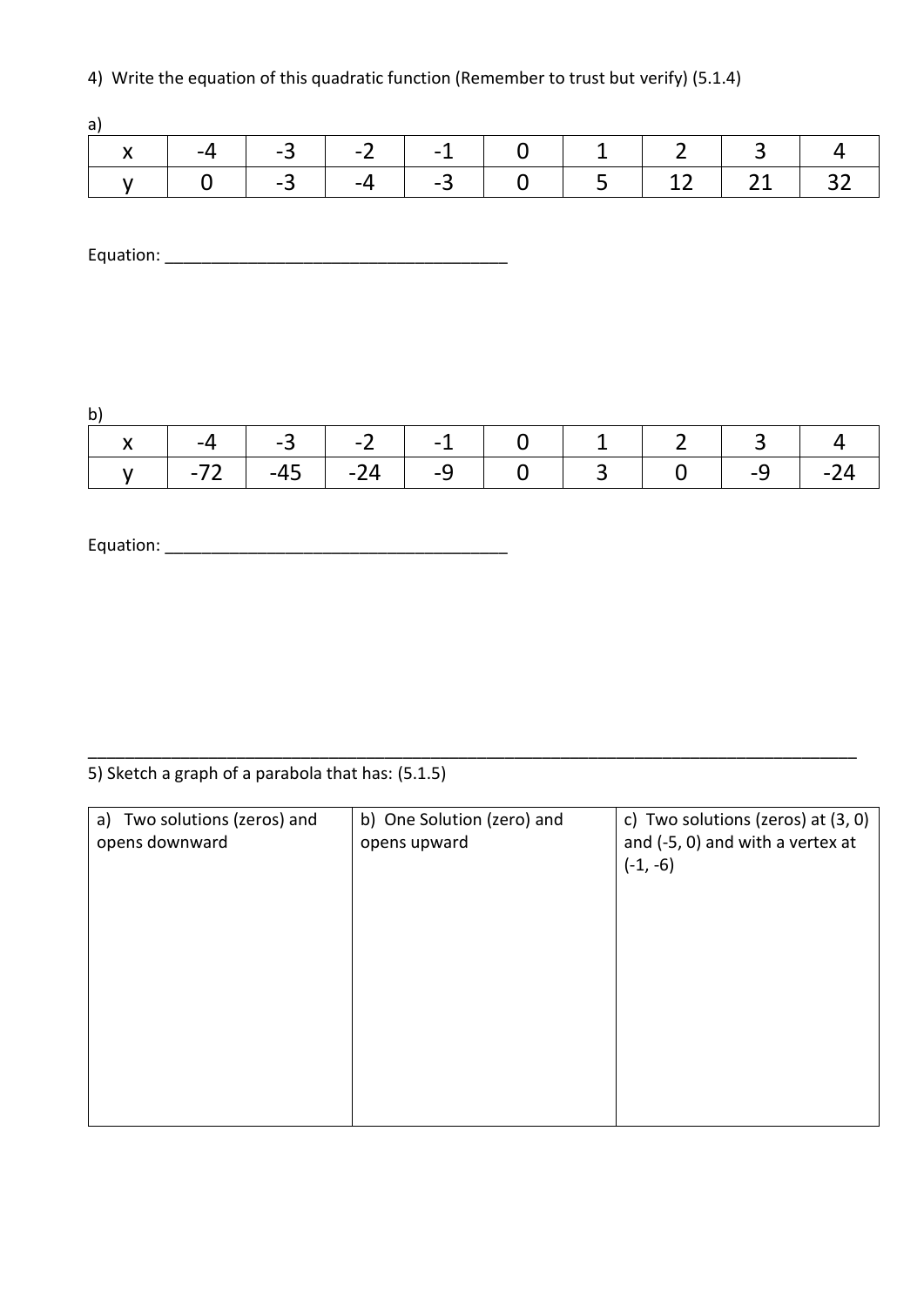## 6) Sketch the graph of the parabola (5.1.3)

a) Sketch the parabola  $y = x^2 - 2x - 3$  using the x-intercepts and the vertex. State the y-intercept.



b) Sketch the parabola  $y = x^2 + 4x$  using the x-intercepts and the vertex. State the y-intercept.